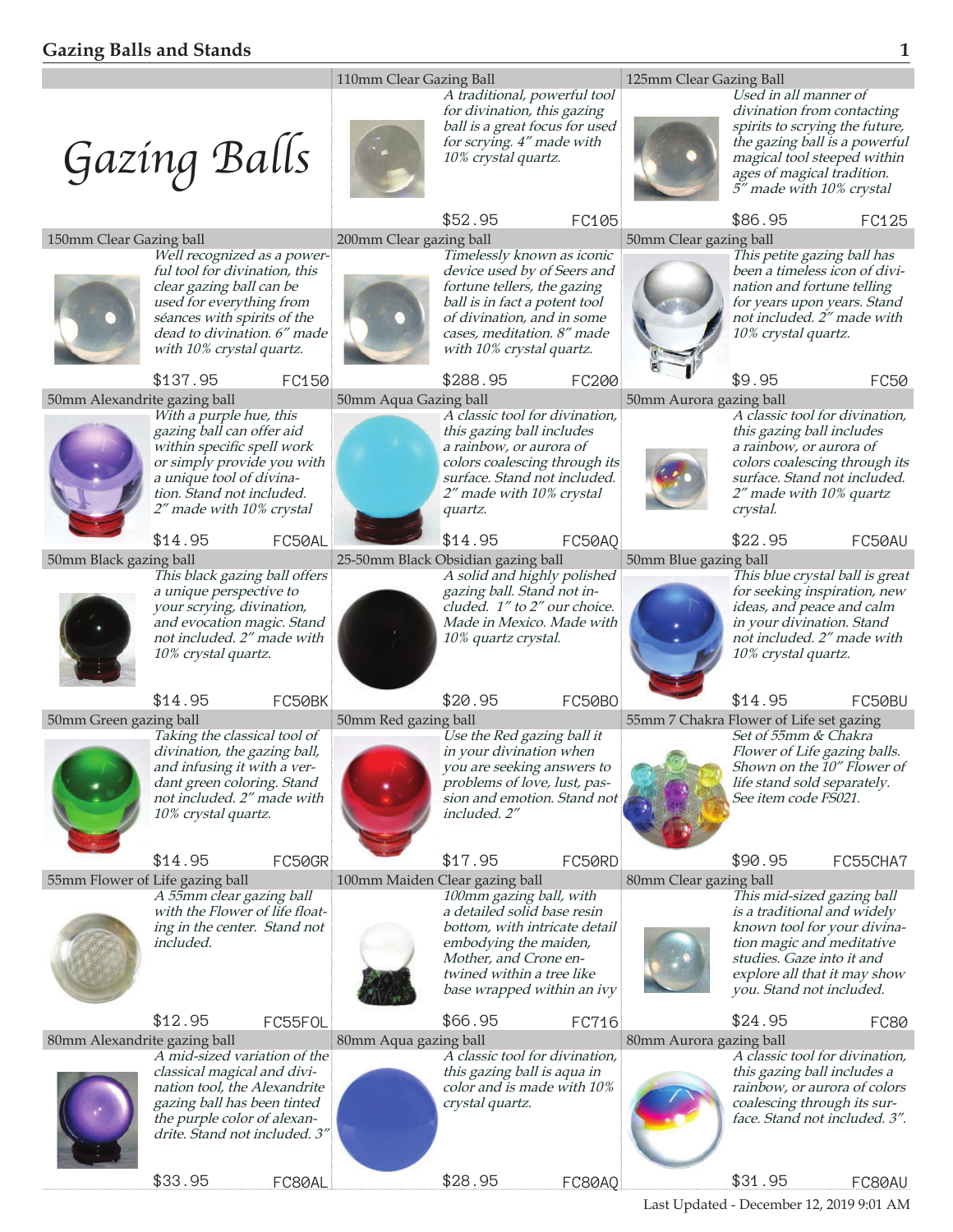## **Gazing Balls and Stands 2**



Last Updated - December 12, 2019 9:01 AM